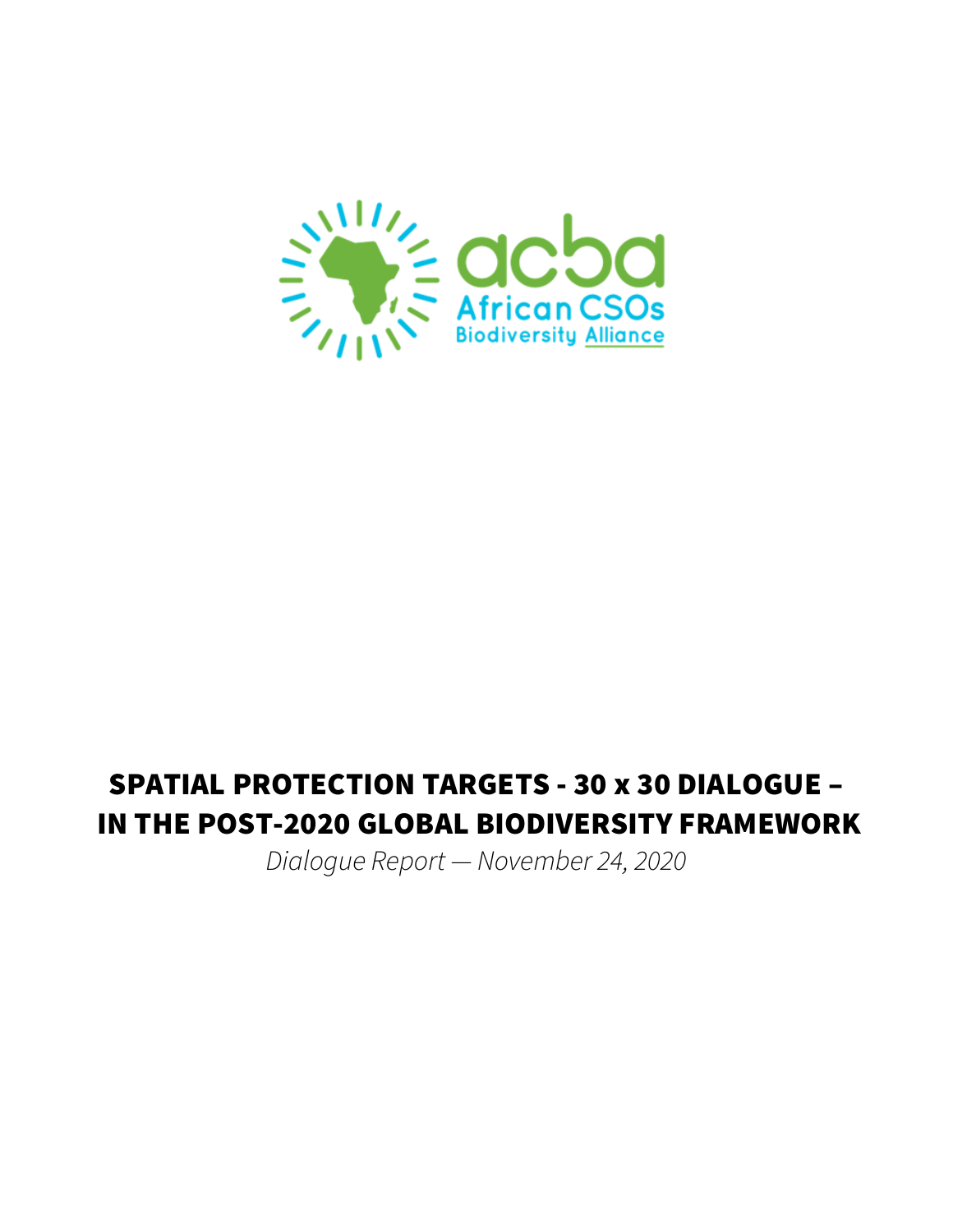# INTRODUCTION

The African CSO Biodiversity Alliance (ACBA) in collaboration with WildOceans, convened a virtual dialogue on November, 24 2020 to share perspectives on spatial protection targets in the post-2020 Global Biodiversity Framework (GBF). It attracted a total of 65 participants including ACBA members, civil society, Indigenous Peoples and Local Communities (IPLCs), youth, academia and UN delegates. The dialogue was conducted in both English and French divided in three sections: panelists' presentations, open discussions and an interactive Q&A session.

The workshop was moderated by Fred Kwame Kumah, African Wildlife Foundation (AWF) Vice President of External Affairs, who noted that the session was primarily informational, to help participants understand the varying perspectives in order to make informed decisions and positions on the matter.

# DIALOGUE STRUCTURE

The first session was structured to hear considerations of the science and principles underpinning the call to protect and conserve at least 30% of the planet, to discuss proposed mechanisms for achieving 30x30 protection, and to discuss opportunities and challenges - from global, regional and national perspectives. The following presentations were made:

- a. Ms. Kina Murphy and Raina Thiele from the Campaign for Nature presented on the Global Perspectives on spatial protection targets 30 X 30 [videolink];
- b. Dr. Jean Harris, Executive Director WildOceans, presented on the Perspectives on progress towards 30x30 in the Africa region and value of protection and challenges in achieving it [Videolink]
- c. Professor Moenieba Isaacs, Institute for Poverty, Land and Agrarian Studies (PLAAS), presented on Alternative perspective to spatial protection targets in Africa [Videolink]

Discussions in presentation and a question-and-answer format followed; David Obura<sup>1</sup>, CORDIO East Africa, Daniel Kobei<sup>2</sup> from the Ogiek Peoples Development Program (OPDP) representing Lucy Mulenkei, Indigenous Information Network, Barbara Lassen<sup>3</sup> from Natural Justice and James Murombedzi<sup>4</sup> from The United Nations Economic Commission for Africa (UNECA) presented perspectives from Africa CSOs about the need for increased spatial protection and concerns and reservations about how to achieve it. The question-andanswer format was as follows;

- a. Expound the concept of other Effective Conservation Measure Question answered by Dr. Jean Harris (WildOceans)
- b. How to mainstream and finance protected areas answered by Raina and Kina (campaign for Nature)
- c. Our production and consumption patterns as a bigger problem over protection. how do we put human production and consumption patterns issues in what we are doing? - answered by Prof. Isaacs (PLAAS)

<sup>1</sup> David Obura's presentation - https://youtu.be/seNz4nJmmKI?t=2940

<sup>&</sup>lt;sup>2</sup> Daniel Kobei's presentation - https://voutu.be/seNz4nJmmKI?t=3404

<sup>&</sup>lt;sup>3</sup> Barbara Lassen's presentation - https://youtu.be/seNz4nJmmKl?t=3798

<sup>4</sup> James Murombedzi's presentation - https://youtu.be/seNz4nJmmKI?t=3798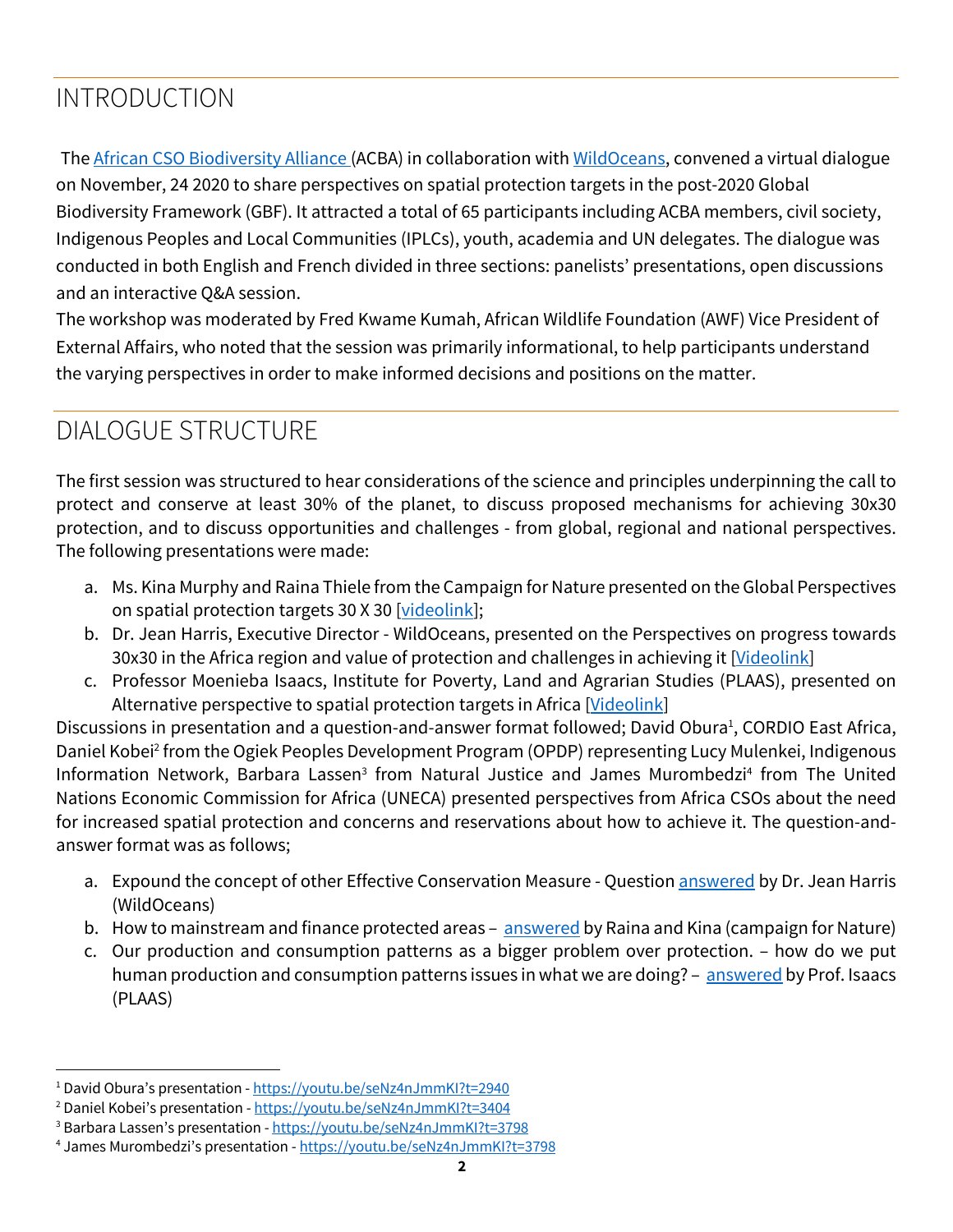### **Key outputs of the discussions included;**

- a. The need for people to talk more about protected and promoted areas.
- b. Making a compelling case to heal the planet and how to make it happen as well as look at the issues of rights, finance, OECM
- c. Looking at the production and consumption patterns that underpin most of the destruction we have within.

### DIALOGUE SUMMARY

To sum up, the diverse group of participants made the following observations;

### **What is the problem?**

- 1. We can all agree that society benefits from the services that healthy ecosystems provide. We also agree that we have a biodiversity crisis as outlined by Jean Harris. What is not clear is the claim that increasing the area under spatial protection will address the biodiversity and ecosystem integrity crisis. Are we losing biodiversity because of inadequate protected areas?
- 2. Or as James Murombedzi argues, it is a crisis of accumulation arising from the expansion of capital and **commodification of nature.**
- 3. Africa has 14.4% of its total land area and 3% of the seascapes under protection. Despite this, we have continued to lose biodiversity. Why? Shouldn't we prioritize improving the effectiveness of existing protected areas?
- 4. Protected areas tend to be fragmented and do not necessarily represent all ecosystems and biodiversity. So, simply calling for more area under protection will not necessarily address the crisis. Nor will it be easy to create connectivity between the protected areas.
- 5. Professor Issacs proposes convivial conservation as an alternative conservation model. **Convivial conservation** is essentially letting nature flourish freely with people being part of it as opposed to traditional spatial conservation. She also mentioned transforming economies and recognizing rights of IPLCs.
- 6. In Africa, most of the protected areas were created during the colonial era and some were created as military buffers against liberation movements. Hence, there is a need to address past injustices associated with the creation of protected areas.